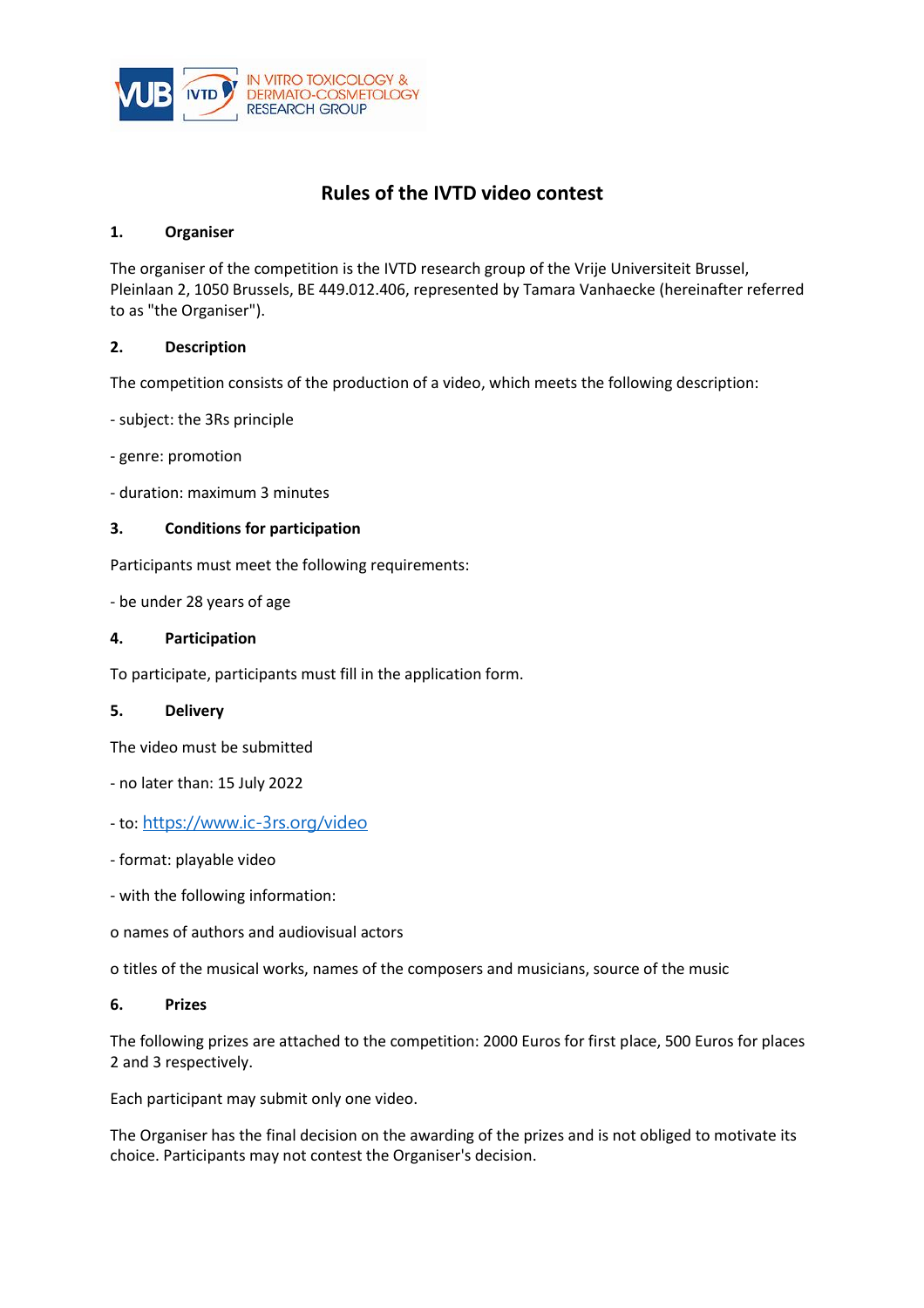

The Organiser will announce the winners at the IC-3Rs Symposium, the date of which will be announced on the website [www.ic-3Rs.org.](http://www.ic-3Rs.org) 

The prizes will be paid to the winners' account numbers within 2 weeks after the announcement.

Participants are responsible for the payment of taxes and social security contributions, if due.

#### **7. Licence**

The creators of the winning films authorise the Organiser to subtitle, dub, reproduce and publicly communicate their video in any way whatsoever, worldwide and without time limitation.

This permission is non-exclusive. This means that participants also have the right to exploit their video in any way they wish.

The Organiser will respect the moral rights of the Participants and the authors and artists involved in the video. The Organiser will not modify the video without permission and will mention the names of the authors and artists in any exploitation, in accordance with fair use.

## **8. Image rights**

The Participants provide the Organiser with a signed copy of the document "Information on the processing of personal data in the form of photographs, videos and sounds by the Vrije Universiteit Brussel" for each person whose image or voice is used in their video.

#### **9. Guarantee**

The Participants guarantee that their video does not infringe any third party rights and that they have all the necessary rights to grant the licence mentioned in article 7. The Participants guarantee the Organiser against any claims by third parties, including the school with which they are associated, directors, scriptwriters, actors, composers, musicians, film and music producers, authors' associations, artists' and producers' associations and persons whose image has been used.

#### **8. Liability of the organiser**

Except in cases of gross negligence or intent, the Promoter cannot be held liable for any damage resulting from participation in the competition.

The Promoter shall not be liable if the Contest has to be modified, extended, shortened, postponed or cancelled due to force majeure.

In any event, the Organiser's liability is limited to the value of the prizes, as set out in Article 6.

#### **11. Personal data**

The Vrije Universiteit Brussel (Organiser) is responsible for the processing of data.

This concerns the following data: name, address, study, e-mail address, telephone number of the participant (hereinafter "the Personal Data").

The processing of the Personal Data will be carried out in accordance with the privacy legislation, in particular the European Regulation 2016/679 (hereinafter "the privacy legislation").

The Organiser undertakes to process Personal Data: